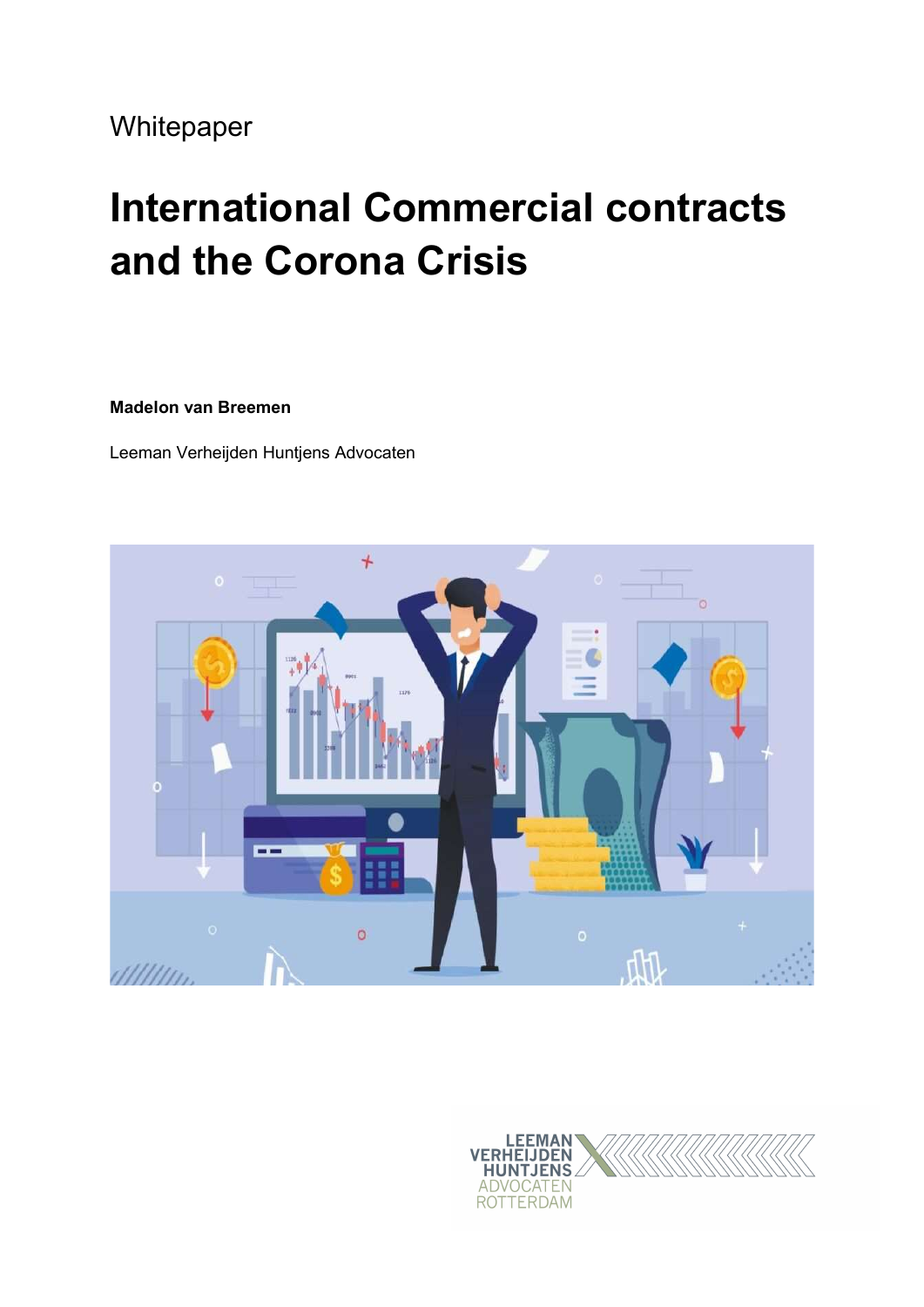We are now experiencing what the measures implemented by the Dutch government mean to our daily business and how this Corona crisis is forcing the economy and businesses to start thinking in a different way. Everyone is caught by the Corona crisis, it is affecting every single facet of society.

The world is changing before our eyes and the challenge is to be flexible enough to survive this storm.

LVH Advocaten has set up a Corona help desk especially for the SME non-Dutch speaking market. Please press here and you will be forwarded to the relevant page on the internet site. LVH Advocaten updates the information on the Corona help desk on a daily basis, so watch that space. Furthermore, LVH Advocaten will issue white papers from time to time to inform you on certain aspects affecting your business enterprise, and to advise you of the options that you may have before you.

In this paper I will address one aspect being (international) commercial contracts and how they may be affected by the Corona Crisis. What happens if your business enterprise can no longer perform its services and/or deliver goods, and what happens if your business enterprise can no longer make the payments because your turnover has plummeted?

First, I will summarise your rights under Dutch law and what possibly may be covered in the commercial contract with your customer, supplier etc. Second, I will then give you some specific Corona crisis issues that need to be addressed before going to the next step. Third, based on those two other issues, I will set out which remedies can be applied in order to help you and to ensure that your company remains flexible in this current crisis. Flexibility is key here, for the business enterprise and also for the attorneys.

Each party will have legal rights, either by contract and/or by law, but what can you do with these rights in a situation as this? The Corona crisis is forcing attorneys to be flexible in finding a solution within the legal parameters before us in this changing world. The advice in this white paper does not only concentrate on your rights but also what is achievable and desirable in the circumstances in which we are living today. Today, the world has turned upside down, which means that the thinking that has worked in the past will no longer work in the future. This calls for being flexible, listening carefully to what the problem is and actively suggesting different solutions. That is what LVH Advocaten stands for, flexibility, goal driven with the ability to listen and analyse the real underlying issue.

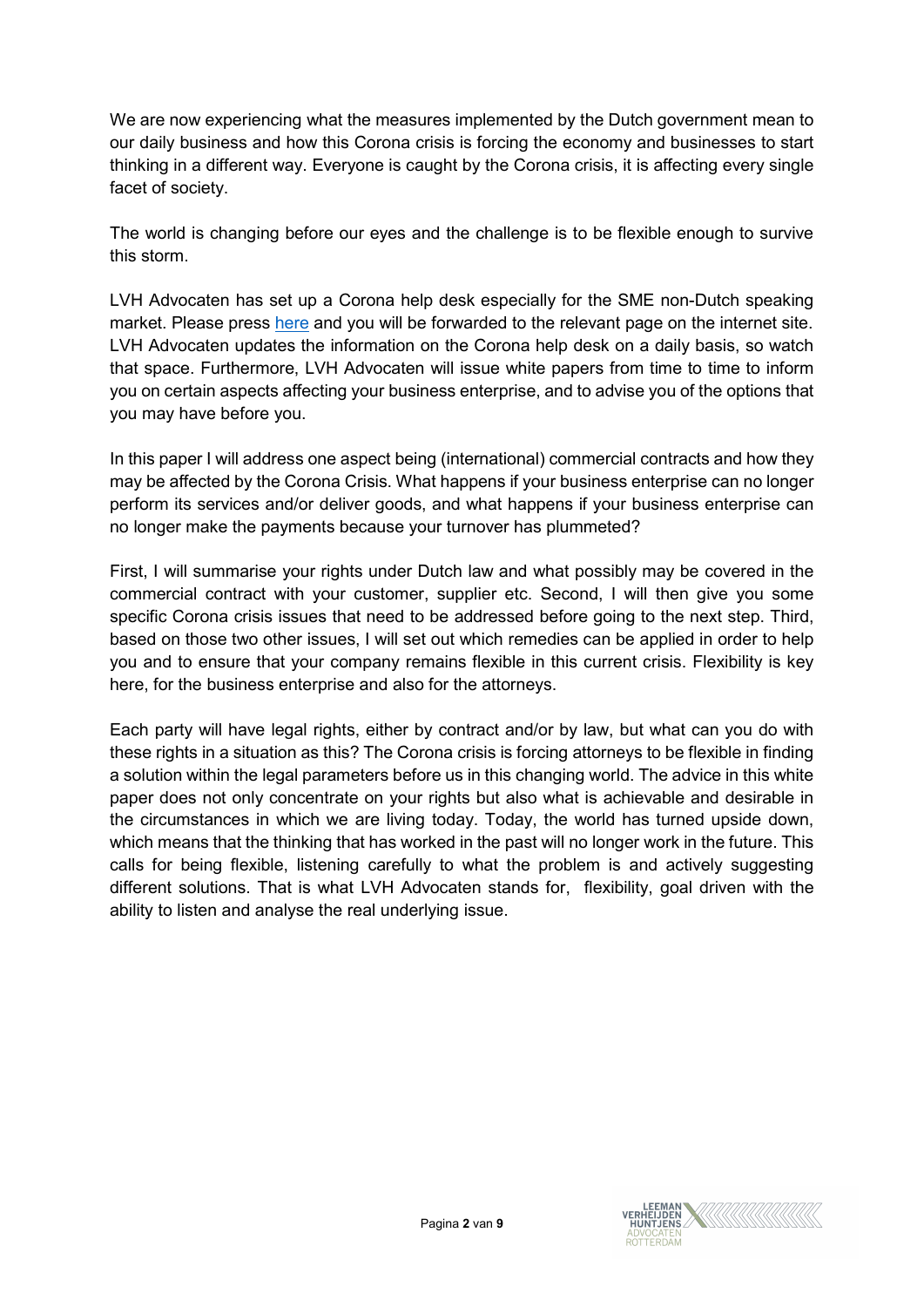## Your legal position as a SME under the Dutch Civil Code

The first question is whether the commercial contract is entered into between two professional parties with an international character? If the commercial contract is entered into with a professional party that is registered or trading from another country, then it may well be that the Vienna Convention (UN Convention on the Sale of Goods (CISG)) is applicable. It could well be that the CISG was excluded in the commercial contract which means that the applicable law clause in the commercial contract needs to be consulted to see which law is applicable. Please check the commercial contract to find out whether the CISG is applicable and I can advise your company accordingly.

The second question is which law is applicable if the parties operate in different countries. The commercial contract generally deals with the applicability of law. However, in the event that there is no choice of law clause, then the general international private law legislation will apply to determine which law is applicable. For the purposes of this white paper, I will assume that Dutch law is applicable where the CISG is excluded from the commercial contract.

Dutch law provides for a situation where one of the parties to the commercial contract can no longer perform as a result of the Corona crisis. It could be that your company is the supplier and you can no longer supply the goods and/or services or it could be that you are the customer that has bought the goods and/or services and your business enterprise can no longer pay for the goods and/or services bought.

The non-performance, whatever the form, may be a breach of commercial contract. A breach of contract has certain formalities to comply with under de DCC. The DCC also gives you other options, being force majeure and unforeseen circumstances. Both of which, if successful, are not considered to be a breach and provide for a number of suitable remedies, such as rescission of the contract or amending its terms and conditions.

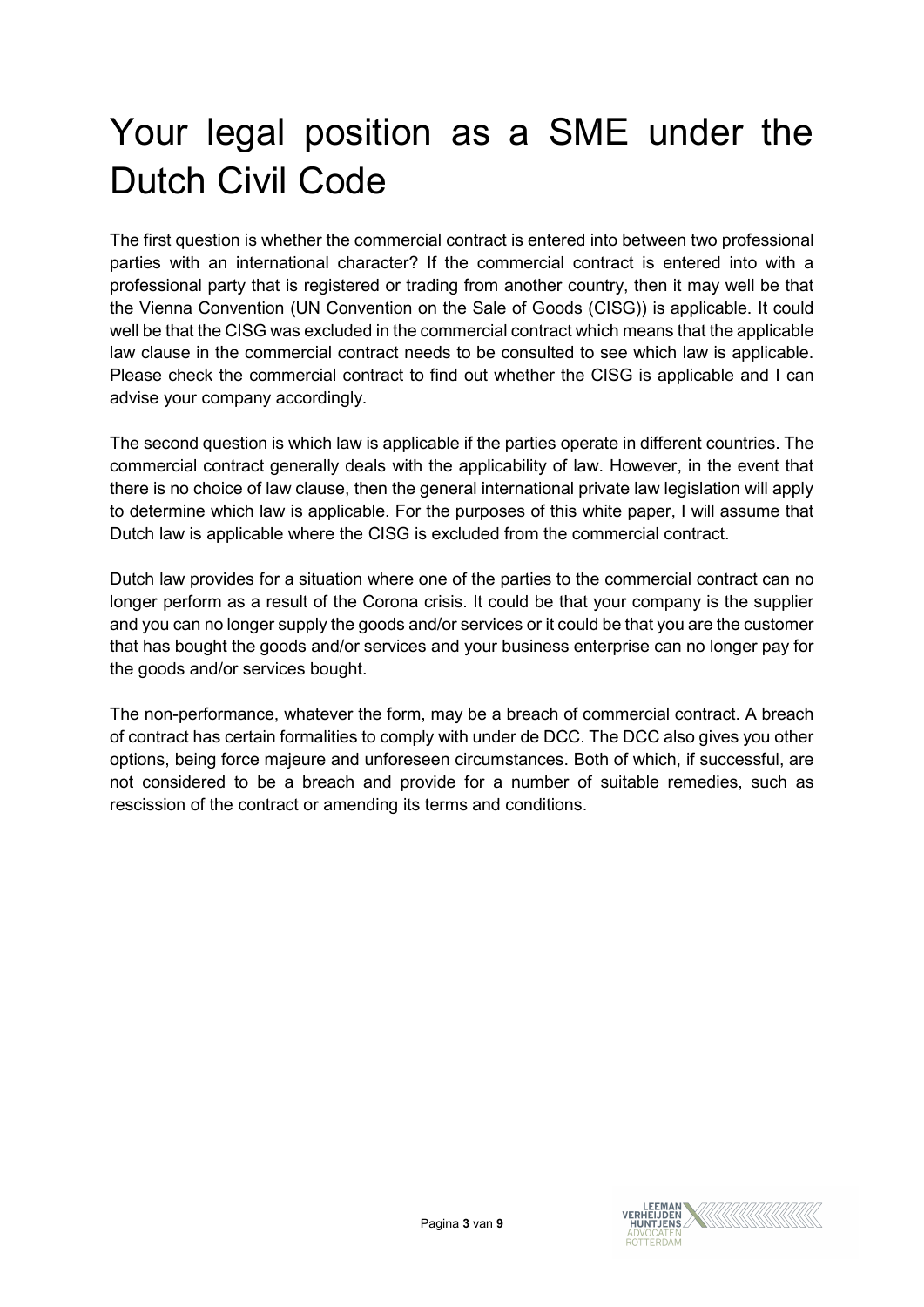## Force majeure and Corona

In case of a breach of contract, it is possible for the debtor to invoke force majeure. The DCC stipulates that the force majeure can be invoked when the breach cannot be attributed to the debtor and does not fall within the debtor's risk based on the law, legal act or accepted practice. Whether the failure to perform is considered to be a case of force majeure within the definition of the DCC will be decided taking into consideration all the facts and circumstances. Your company must be in the situation where is it impossible to perform or where performance is too burdensome. The Corona crisis may mean that performance may breach the restrictions imposed by the Dutch government.

### Burden of proof on party claiming force majeure

Please do not forget that the burden of proof is on the party claiming force majeure and your company will need to prove that performance is impossible, the impossibility is outside of her control, the consequences cannot within reason be prevented, the contracting parties did not foresee this situation at the time of entering into the commercial contract and last but not least there is no circumstance in the DCC or in the commercial contract that places it a risk of the party wanting to invoke the force majeure.

If this has been proven, then there is no obligation to perform or no obligation to pay damages because even though formally speaking there is a breach of the commercial contract, the breach cannot be attributed. Also, consult your commercial contract to see whether there is a clause dealing with force majeure. If there is, then this clause may prevail over the conditions set out in the DCC.

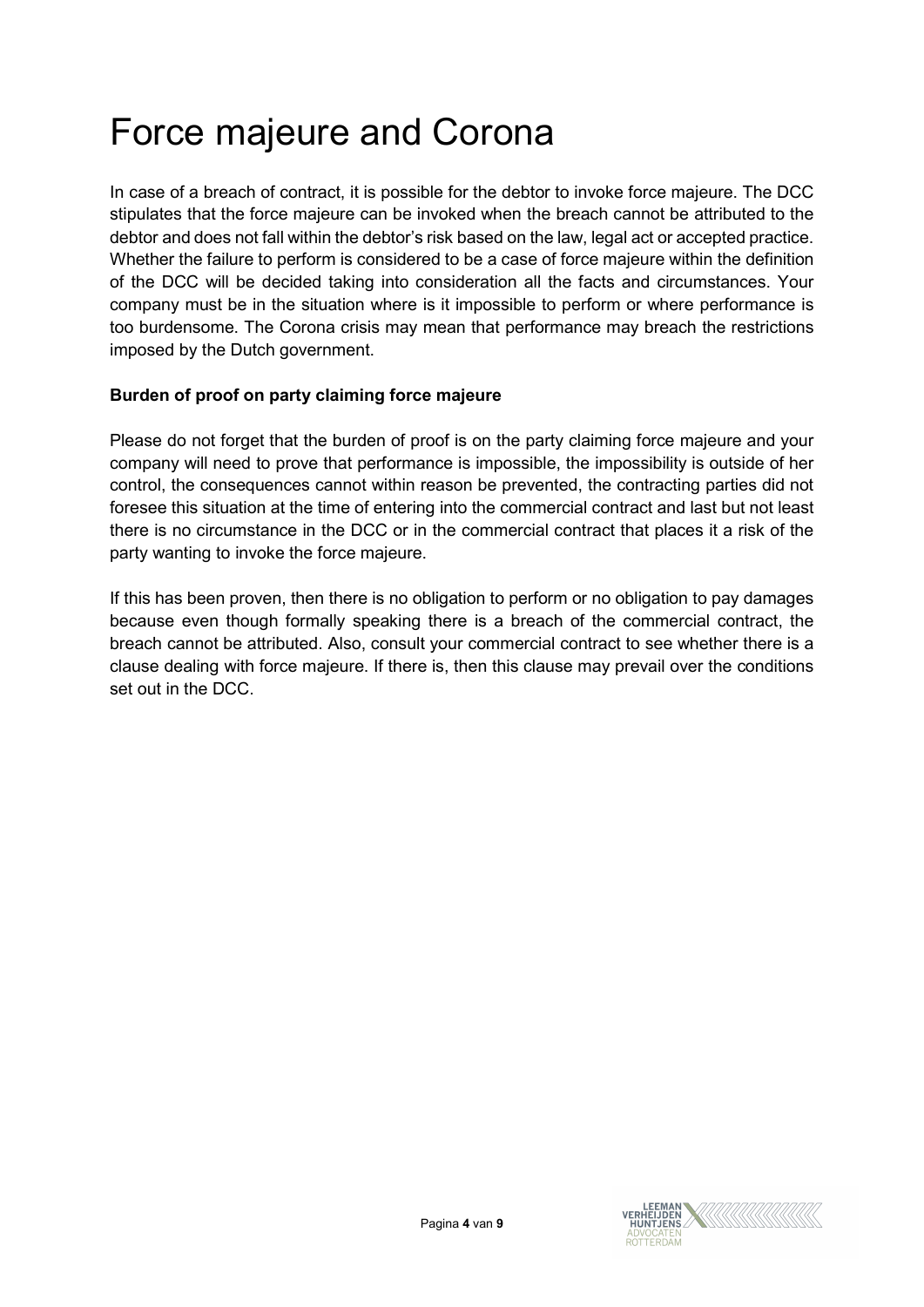## Unforeseen circumstances and Corona

The DCC enables the suffering party to apply for the consequences of the commercial contract to be amended or for the contract to be rescinded as a result of unforeseen circumstances. The article on unforeseen circumstances in the DCC is a specific elaboration of the test of reasonableness and fairness. The first thing to check is whether the commercial contract contains such a clause dealing with unforeseen circumstances. If so, then the second thing to do is read this clause in conjunction with the provision in the DCC as part of the provision is compulsory law. If there is no provision in the contract, then the provision in the DCC will be your primary focus.

Issues that need to be considered regarding unforeseen circumstances:

- The unforeseen circumstances should lie in the future. It should be an event that has taken place after the contract has been entered into;
- The Parties have not covered this event in the commercial contract:
- The event is so serious that the suffering party cannot reasonably be expected to meet the conditions of the contract;
- The event is so unique that it cannot be considered to be the normal commercial risk of a business enterprise.

### How to exercise the right of unforeseen circumstances when Dutch courts are closed due to Coronavirus?

How do you exercise this right when the Dutch courts are closed and when your turnover has reduced as a result of the Corona crisis? The first thing to do is contact the supplier and inform him or her about the situation. Secondly, try to start a dialogue with the supplier and consider the alternatives. Thirdly, once you have reached a solution, the contract will need to be amended to reflect the changes. Finally, if you have the same issue with other suppliers, contact these and approach them in the same way.

Please contact me if you need advice on whether your company can exercise these rights under the DCC. There is a substantial burden of proof on the suffering party when it comes to force majeure or unforeseen circumstances and I can advise you on which right is most appropriate and likely to succeed.

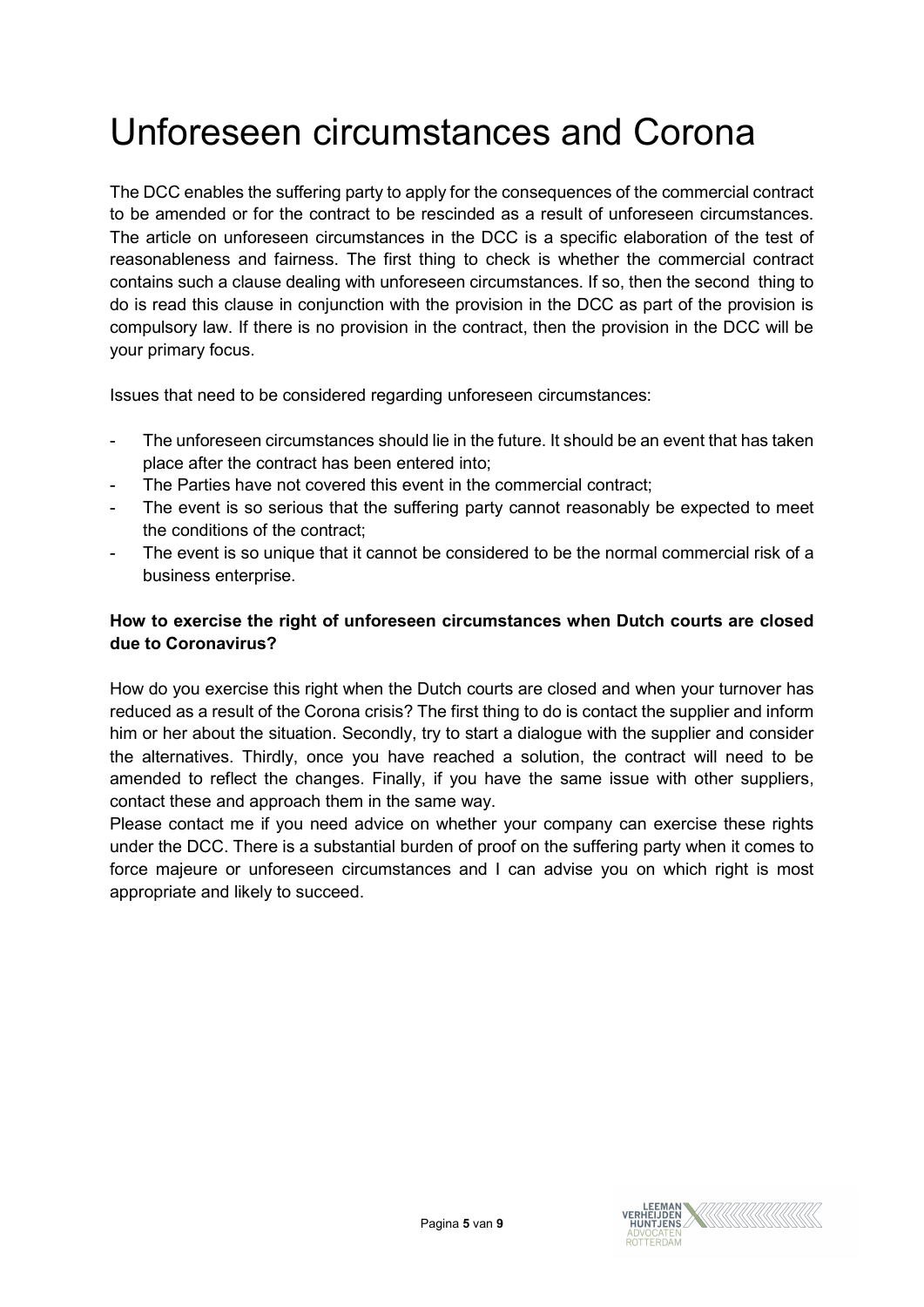### Breach of contract due to Corona crisis

In the event that the non-performance is not a force majeure situation or unforeseen circumstance, then it could be that this non-performance is considered to be a breach of the commercial contract for which the debtor is liable. The DCC sets out certain formal requirements that need to be met in order for the breach to trigger certain rights. I can check whether these requirements have been met based on the terms of the commercial contract etc. If they have then the DCC enables the party to rescind and/or revoke the commercial contract, the latter remedy is referred to below.

Rescission and/or revocation of the commercial contract

Rescission is where parties end the agreement and obligations to undo arise. This is different than revocation, which does not end the agreement like with rescission, but annuls the contract with retroactive effect, so it is like the agreement has never existed. There is a subtle difference between the two.

If the will of one of the parties to conclude the contract has been determined in an imperfect or impure manner, that party may invoke the revocation of the contract on the grounds of a willdefect, as said party would probably not have entered into the commercial contract if there was no will-defect. The DCC makes a distinction between four different types of will-defects, being threat, deception, mistake (misinformation) or abuse of circumstances.

This white paper will assume for this moment that there is no such will-defect. Nevertheless, as the Corona crisis continues, a trend may develop where a party is abusing the circumstances.

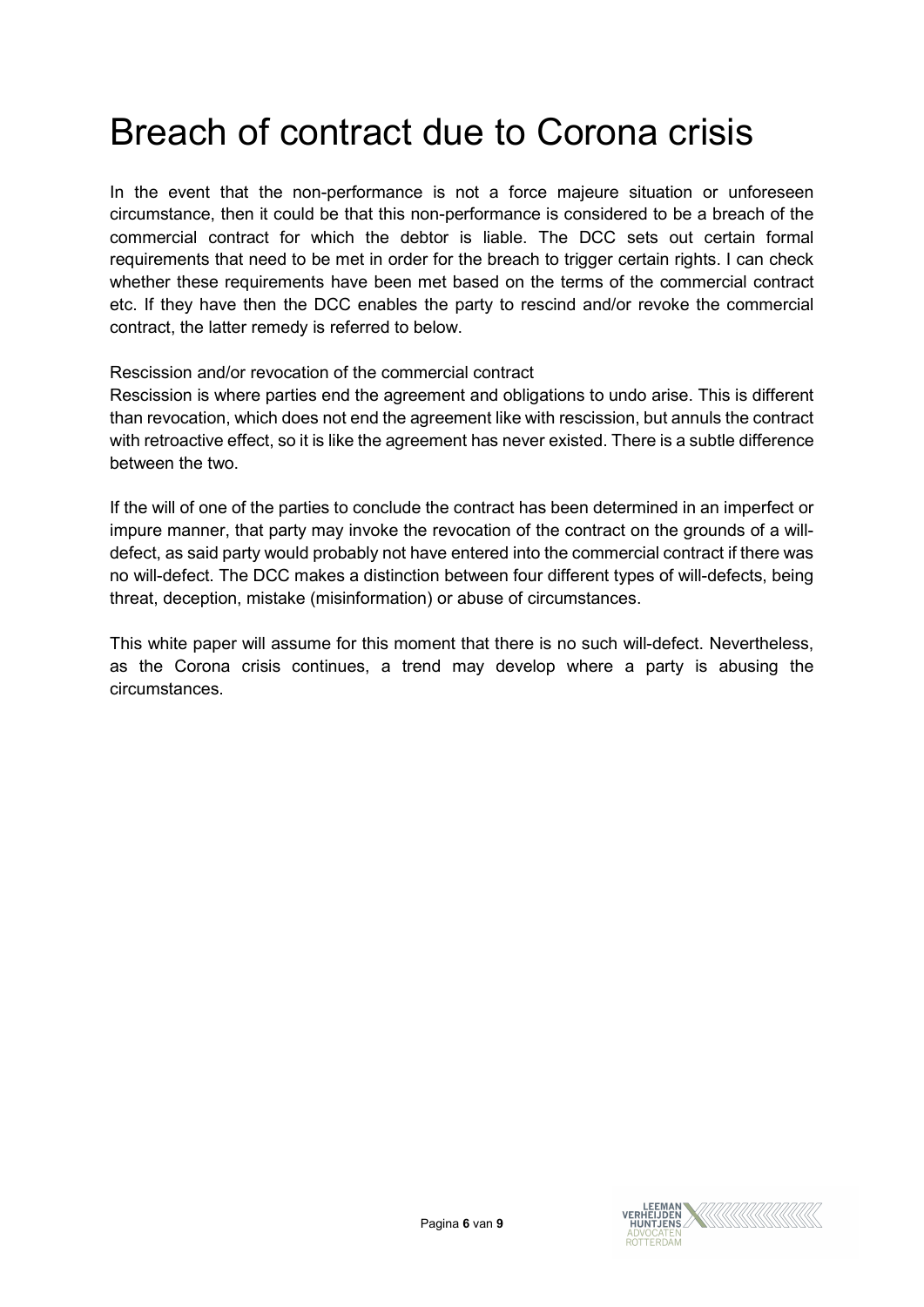## The interpretation of the commercial contracts in light of the Corona crisis

The Corona crisis is unique in the sense that it affects every single person in the world, and therefore also the other contracting party. As it affects all of us, we all have a common interest, which is to survive and join forces. Flexibility is the key here. Being flexible in taking in your position and also flexible in what your company wants to achieve.

### Once you know your rights, what do you want to achieve as everyone is suffering from the Corona crisis?

In order to answer this question, the client will need to do some soul searching and answer the following questions:

- 1. What does the company in question want to achieve? Do you need the goods and/or services to do your business? If the answer is yes, then carry on reading.
- 2. Does the company in question trade frequently with the other party, is there a form of dependency?
- 3. What are you most afraid of?

The answers to these questions will point your company in the right direction of what you can do.

Below you will find a list of remedies:

- 1. Communicate with the other party
- 2. Communicate with the other party, that is probably the most important step that you need to take before you start taking legal action.
- 3. Consult with your attorney on the do's and don'ts with respect to communication. For example, when do you put something in writing and when do you not? Remember written communication is strong evidence, and could also be interpreted in different ways.

### Postponement of payment or performance of the agreement

Under the DCC, the other party may have the right to postpone payment if the other party cannot perform. There needs to be a reasonable connection between the non-performance and the postponement. However, it could be that this right has been amended or extended in the contract or in the general terms and conditions of the commercial contract. Postponement of payment or performance may have such a large impact on the other side, and if possible, discuss this with the other side first.

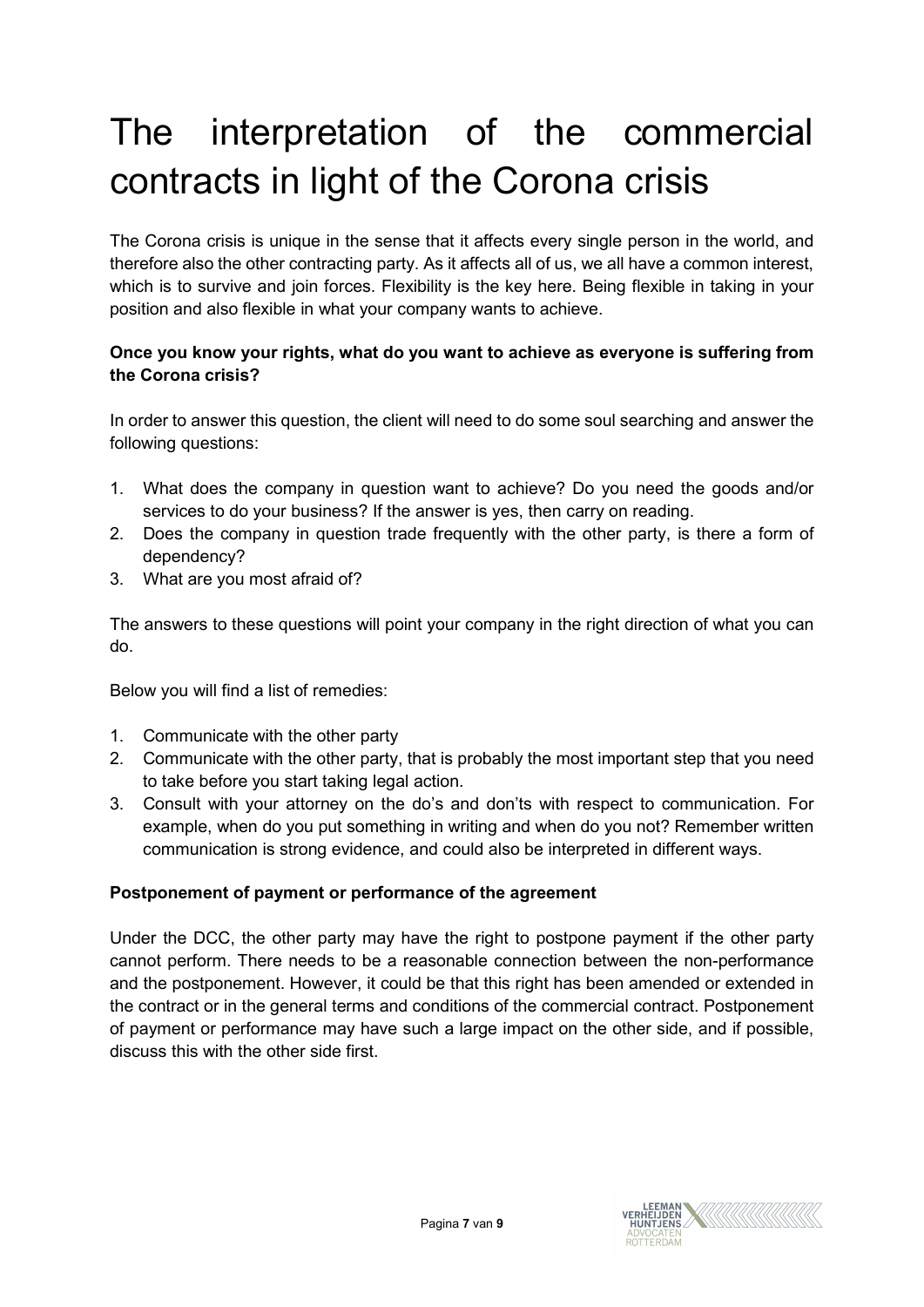### Termination, rescission or revocation of the commercial contract

Termination, rescission or revocation of the commercial contract are different ways ending the agreement, and the commercial contract and applicable law should be considered carefully. What is the difference and what applies to which situation? The DCC makes a distinction between different ways of ending a commercial contract, being termination, dissolution or rescission.

Rescission of the commercial contract applies when there is a formal breach of the agreement in accordance with the conditions set out in the DCC or in the commercial contract, if any. Formal breach is where the requirements of the DCC have been met, the DCC has very strict requirements that need to be met before a party is in breach, hence the reason for the use of formal breach. With rescission, the parties are placed in the situation where the performance of the commercial contract is reversed. As a result of the rescission, the agreement terminates and the parties are obliged to undo the services they have already provided. The parties must restore each other to the old situation as much as practicable. Rescission is often excluded in commercial contracts, so please check the commercial contract.

#### Entered commercial contract based on a mistake

Revocation of the commercial contact may also be a remedy in certain circumstances in the event that the commercial contract was entered into based on a mistake, whereby if the correct circumstances would have been disclosed at the time of entering into the agreement, the party in question would not have entered into the agreement. Revocation means that parties are put in the situation as if the commercial agreement had never existed.